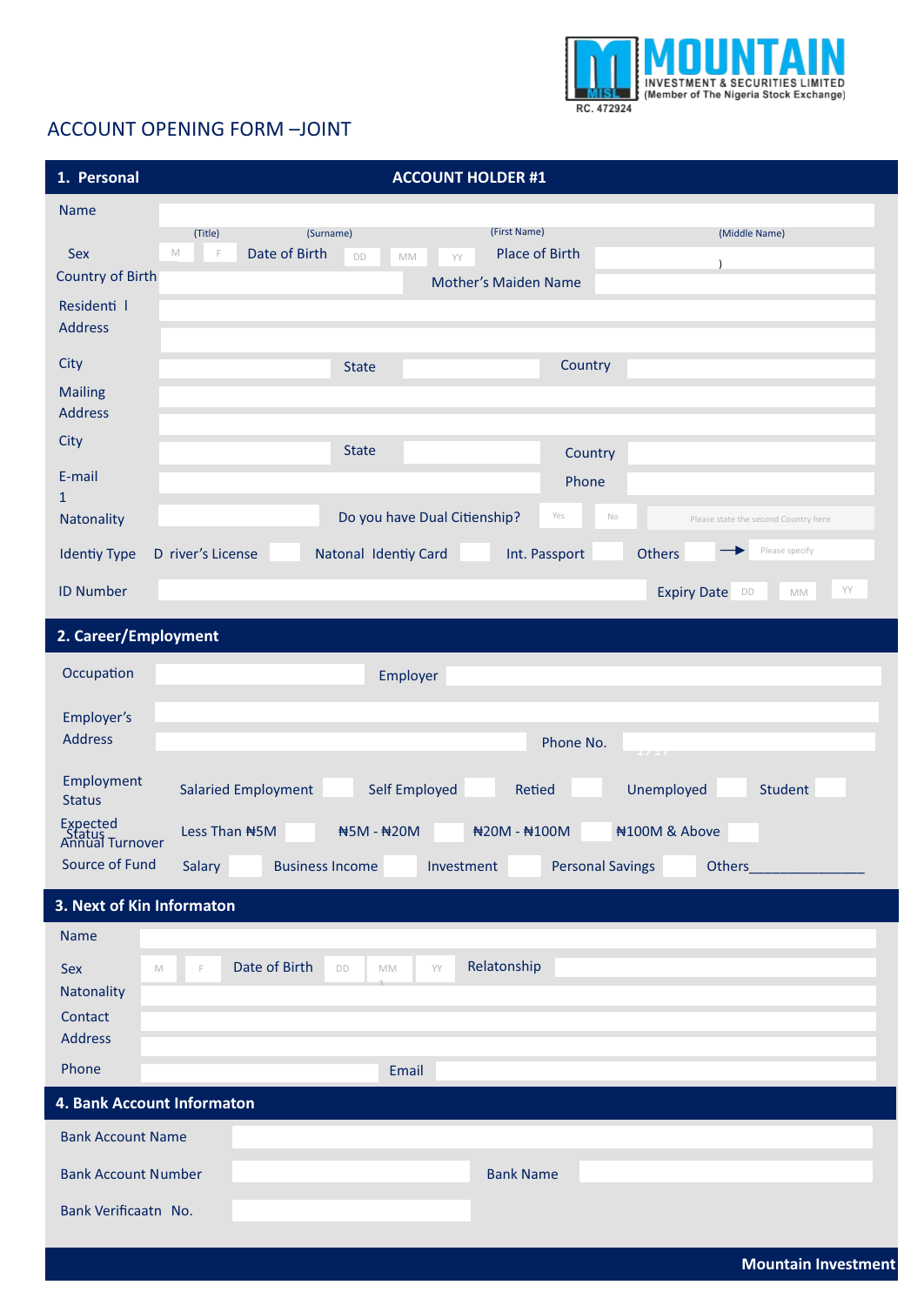| 5. Personal                                                        | <b>ACCOUNT HOLDER #2</b>                                                                                                                                                          |  |  |  |  |
|--------------------------------------------------------------------|-----------------------------------------------------------------------------------------------------------------------------------------------------------------------------------|--|--|--|--|
| <b>Name</b>                                                        |                                                                                                                                                                                   |  |  |  |  |
| Sex<br><b>Country of Birth</b>                                     | (First Name)<br>(Surname)<br>(Title)<br>(Middle Name)<br>Date of Birth<br><b>Place of Birth</b><br>$\mathbb M$<br>F<br>DD<br>MM<br>YY<br>$\lambda$<br><b>Mother's Maiden Name</b> |  |  |  |  |
| Residenti I<br><b>Address</b>                                      |                                                                                                                                                                                   |  |  |  |  |
| City<br><b>Mailing</b><br><b>Address</b>                           | Country<br><b>State</b>                                                                                                                                                           |  |  |  |  |
| City<br>E-mail<br>$\mathbf{1}$                                     | <b>State</b><br>Country<br>Phone                                                                                                                                                  |  |  |  |  |
| Natonality                                                         | Do you have Dual Citienship?<br>Yes<br>$\mathbb{N}\circ$<br>Please state the second Country here                                                                                  |  |  |  |  |
| <b>Identiy Type</b><br><b>ID Number</b>                            | Please specify<br>D river's License<br>Natonal Identiy Card<br>Others<br>Int. Passport<br>YY<br><b>Expiry Date</b><br>DD<br>$\mathbb{M}\mathbb{M}$                                |  |  |  |  |
| 6. Career/Employment                                               |                                                                                                                                                                                   |  |  |  |  |
| Occupation                                                         | Employer                                                                                                                                                                          |  |  |  |  |
| Employer's<br><b>Address</b>                                       | Phone No.<br>$\perp$ / $\perp$ /                                                                                                                                                  |  |  |  |  |
| Employment<br><b>Status</b>                                        | Self Employed<br><b>Salaried Employment</b><br><b>Retied</b><br>Unemployed<br><b>Student</b>                                                                                      |  |  |  |  |
| Expected<br>Status<br>Annual Turnover                              | #100M & Above<br>Less Than #5M<br>#5M - #20M<br>#20M - #100M                                                                                                                      |  |  |  |  |
| Source of Fund                                                     | Salary<br><b>Business Income</b><br><b>Personal Savings</b><br>Others<br>Investment                                                                                               |  |  |  |  |
| 7. Next of Kin Informaton                                          |                                                                                                                                                                                   |  |  |  |  |
| <b>Name</b><br>Sex<br>M<br>Natonality<br>Contact<br><b>Address</b> | Relatonship<br>Date of Birth<br>YY<br>DD<br>MM<br>F                                                                                                                               |  |  |  |  |
| Phone                                                              | Email                                                                                                                                                                             |  |  |  |  |
| 8. Bank Account Informaton                                         |                                                                                                                                                                                   |  |  |  |  |
| <b>Bank Account Name</b>                                           |                                                                                                                                                                                   |  |  |  |  |
| <b>Bank Account Number</b>                                         | <b>Bank Name</b>                                                                                                                                                                  |  |  |  |  |
| Bank Verificaatn No.                                               |                                                                                                                                                                                   |  |  |  |  |